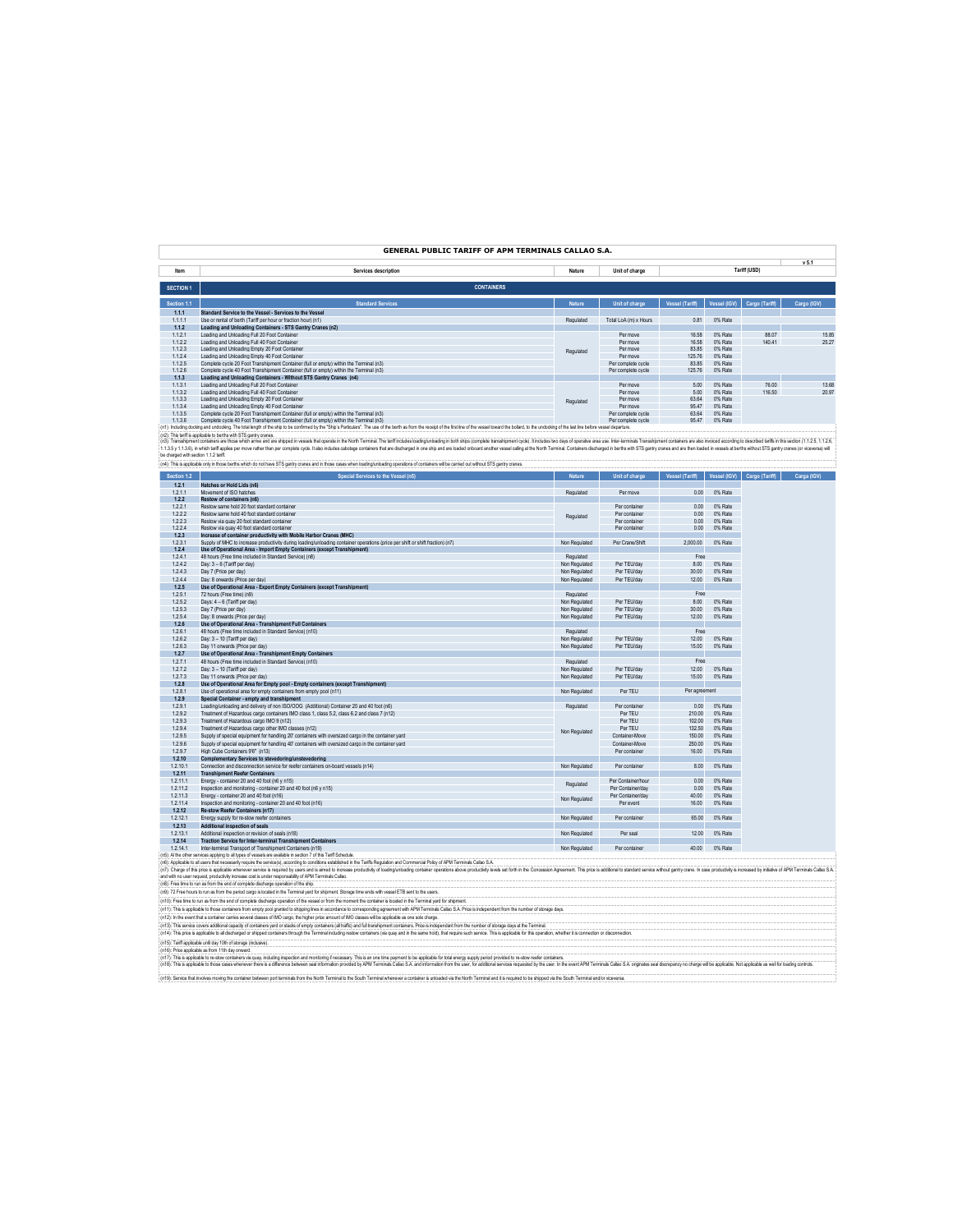| Section 1.3 | Special Service of Use of Operational Area (Port Terminal) - Services to the Cargo                                                                                                                                             | Nature        | Unit of charge | Vessel (Tariff) | Vessel (IGV) | Cargo (Tariff) | Carga (IGV) |       |
|-------------|--------------------------------------------------------------------------------------------------------------------------------------------------------------------------------------------------------------------------------|---------------|----------------|-----------------|--------------|----------------|-------------|-------|
| 1.3.1       | Use of Operational Area - Import Full Containers (except Transhipment) (n20)                                                                                                                                                   |               |                |                 |              |                |             |       |
| 1.3.1.1     | 48 hours to import and/or discharge container (Free time included in Standard Service) (n21)                                                                                                                                   | Regulated     |                |                 |              |                | Free        |       |
| 1.3.1.2     | Day: 3 - 6 (Tariff per day)                                                                                                                                                                                                    |               | Per TEU/day    |                 |              | 20.00          |             | 3.60  |
| 1.3.1.3     | Day 7 (Price per day) container 20 and 40 foot                                                                                                                                                                                 |               | Por TEU        |                 |              | 70.00          |             | 12.60 |
| 1.3.1.4     | Days: 8 - 10 (Price per day)                                                                                                                                                                                                   | Non Regulated | Per TEU/day    |                 |              | 30.00          |             | 5.40  |
| 1.3.1.5     | Days: 11 - 20 (Price per day)                                                                                                                                                                                                  |               | Per TEU/day    |                 |              | 30.00          |             | 5.40  |
| 1.3.1.6     | Days: 21 - 28 (Price per day)                                                                                                                                                                                                  |               | Per TEU/day    |                 |              | 30.00          |             | 5.40  |
| 1.3.1.7     | Day: 29 onwards (Price per day)                                                                                                                                                                                                |               | Per TEU/day    |                 |              | 30.00          |             | 5.40  |
| 1.3.2       | Use of Operational Area - Export Full Containers (except Transhipment) (n20)                                                                                                                                                   |               |                |                 |              |                |             |       |
| 1.3.2.1     | 72 hours to export and/or loading container (Free time) (n22).                                                                                                                                                                 | Regulated     |                |                 |              |                | Free        |       |
| 1.3.2.2     | Days: 4 - 6 (Tariff per day)                                                                                                                                                                                                   |               | Per TEU/day    |                 |              | 20.00          |             | 3.60  |
| 1.3.2.3     | Day 7 (Price per day) container 20 and 40 foot                                                                                                                                                                                 |               | Por TEU        |                 |              | 70.00          |             | 12.60 |
| 1.3.2.4     | Days: 8 - 10 (Price per day)                                                                                                                                                                                                   | Non Regulated | Per TEU/day    |                 |              | 30.00          |             | 5.40  |
| 1.3.2.5     | Days: 11 - 20 (Price per day)                                                                                                                                                                                                  |               | Per TEU/day    |                 |              | 30.00          |             | 5.40  |
| 1.3.2.6     | Days: 21 - 28 (Price per day)                                                                                                                                                                                                  |               | Per TEU/day    |                 |              | 30.00          |             | 5.40  |
| 1327        | Day: 29 onwards (Price per day)                                                                                                                                                                                                |               | Per TFI I/day  |                 |              | 30.00          |             | 5.40  |
|             | (n20): Tarffs and prices set forth in sub-section 1.3.1 and 1.3.2 are applicable to those containers that have been discharged/loaded via the North Terminal as per conditions established in the Concession Contract.         |               |                |                 |              |                |             |       |
|             | : (n21): Free time to run as from the end of complete cargo discharge operation of the vessel. Calculation of use of coerational area starts from the date and hour of complete cargo discharge from vessel and finishes when  |               |                |                 |              |                |             |       |
|             | (n22): Free time period is 72 hours which is calculated from the date the container is placed in the container vard for shipment. Calculation of use of operational area (storage) ends with vessel's Estimated Time of Berthi |               |                |                 |              |                |             |       |

3-contract Conduct and a material frequency of the Conduct of the Conduct of the Conduct of Conduct of the Conduct of the Conduct of the Conduct of the Conduct of the Conduct of the Conduct of the Conduct of the Conduct o Non Regulated See section 1.3.1.7 and others from section 1.5 Non Regulated See section 1.3.2.7 and others from section 1.5 الاتحادية<br>10.00 Per TEU/day<br>See section 1.4.1.3, 1.4.1.4 and 1.3.1.7 and others from section 1.5

14/4/Container-Indudes use of area until the 7h<br>1443 Monday and the section of the Samuel School of the Samuel School of the Samuel School of the Samuel School<br>(23) The state explosive and the section 15 of the section 15

(v3): Pice dector 14.2 is aplicable use doperatorial ass for thorizon papaches of the company beacher 14.4 is aplicable for applicable for applicable for the 2012 and the company constant in the company of the company of t .<br>(25): This shall be applicable whenver APM Terminal Callax S.A. has been nominated as Temporary Depot (2014). Service includios Cargo Portion of Staterd Service, ass of operational area until the 7th day, documentation e date the container is placed in the container yard until the Estimated Time of Berthing (ETB) of the vessel. First two days (48 hours) are free of charge and are included within standard service.

docmentation emission (value), custom transmission. Use of operational seas is dealing and a complete any distange of the reseal unit the container is white an form the container year field to have a search of the containe 29; This shall be applicible whenever APM Terminals Callao S.A. has been nominated as Temporary Depot (3014). Service includes Cargo Portion of Standard Service, use of operational area until the 7th day, energy apply to r

sion (visitable) and one transmission Use of negotiation and a security and from the data the container is place in the container vary until the Fallmated Time of Berthing (FTR) of the usesel First two days disk hours) are (r30) fries destan 4.2 3 asplable bus dopendoal sea for dimental prour playstra destant 1.2 is applable for dis 20; pror destant 1.3,7 is and active and the search of the search of the search of the search of the search of

| Section 1.5 | Other Special Services for Containers (Port Terminal & Tempory Depot) - Services to the Cargo                                                                                                 | Nature        | Unit of charge     | Vessel (Tariff) | Vessel (IGV) | Cargo (Tariff) | Cargo (IGV) |
|-------------|-----------------------------------------------------------------------------------------------------------------------------------------------------------------------------------------------|---------------|--------------------|-----------------|--------------|----------------|-------------|
| 1.5.1       | Special Cargo                                                                                                                                                                                 |               |                    |                 |              |                |             |
| 1.5.1.1     | Treatment of Hazardous cargo containers IMO class 1, class 5.2, class 6.2 and class 7 (n31)                                                                                                   |               | Per TFU            |                 |              | 210.00         | 37.80       |
| 1.5.1.2     | Treatment of Hazardous cargo IMO 9 (n31 v n32)                                                                                                                                                |               | Per TEU            |                 |              | 102.00         | 18.36       |
| 1.5.1.3     | Treatment of Hazardous caroo other IMO classes (n31)                                                                                                                                          | Non Regulated | Per TFU            |                 |              | 132.50         | 23.85       |
| 1.5.1.4     | Supply of special equipment for handling 20' containers with oversized cargo in the container vard                                                                                            |               | Container-Move     |                 |              | 150.00         | 27.00       |
| 1.5.1.5     | Supply of special equipment for handling 40' containers with oversized cargo in the container vard                                                                                            |               | Container-Move     |                 |              | 250.00         | 45.00       |
| 1.5.1.6     | High Cube Containers 9'6" (n29)                                                                                                                                                               |               | Container          |                 |              | 16.00          | 2.88        |
| 1.5.2       | <b>Reefer Container</b>                                                                                                                                                                       |               |                    |                 |              |                |             |
| 1.5.2.1     | Energy - 20' and 40' container (n34 and n35)                                                                                                                                                  | Regulated     | Per container/hour |                 |              | 0.00           | 0.00        |
| 1.5.2.2     | Inspection and monitoring - 20' and 40' container (n34 and n35)                                                                                                                               |               | Per container/day  |                 |              | 0.00           | 0.00        |
| 1.5.2.3     | Energy - 20' and 40' container (Price per day or fraction day) (n36)                                                                                                                          | Non Regulated | Per container/day  |                 |              | 40.00          | 7.20        |
| 1.5.2.4     | Inspection and monitoring - 20' and 40' container (n36)                                                                                                                                       |               | Per event          |                 |              | 16.00          | 2.88        |
| 1525        | Assembly and disassembly of clip system on reefer Gensets (n34)                                                                                                                               | Regulated     | Per complete cycle |                 |              | 0.00           | 0.00        |
| 1.5.3       | Cargo Handling and horizontal movement operations                                                                                                                                             |               |                    |                 |              |                |             |
| 1.5.3.1     | Additional Movement to Standard Service in the terminal as per request of the user or authorities (n34)                                                                                       |               | Per Container      |                 |              | 0.00           | 0.00        |
| 1.5.3.2     | Cargo inspection with groups o gangs - 20' and 40' container (n34).                                                                                                                           | Regulated     | Per Container      |                 |              | 0.00           | 0.00        |
| 1.5.3.3     | Cargo inspection with forklifts - 20' and 40' container (n34)                                                                                                                                 |               | Per Container      |                 |              | 0.00           | 0.00        |
| 1.5.3.4     | Consolidation/deconsolidation of dry containers                                                                                                                                               |               | Per Container      |                 |              | 160.00         | 28.80       |
| 1.5.3.5     | Consolidation/deconsolidation of dry containers including Gate In/Gate Out of empty container                                                                                                 |               | Per Container      |                 |              | 210.00         | 37.80       |
| 1.5.3.6     | Consolidation/deconsolidation of reefer containers                                                                                                                                            | Non Regulated | Per Container      |                 |              | 530.00         | 95.40       |
| 1.5.3.7     | Consolidation/deconsolidation of reefer containers including Gate In/Gate Out of empty containers                                                                                             |               | Per Container      |                 |              | 580.00         | 104.40      |
| 1.5.3.8     | Consolidation/deconsolidation of containers with Mobile Harbour Cranes (Price per shift or fraction shift) (n37)                                                                              |               | Per shift          |                 |              | 1.100.00       | 198.00      |
| 1.5.4       | Other Services                                                                                                                                                                                |               |                    |                 |              |                |             |
| 1.5.4.1     | Breakdown as per instructions of freight forward agent (n38)                                                                                                                                  |               | Per R/I            |                 |              | 23.00          | 414         |
| 1.5.4.2     | Bill of lading breakdown (n38)                                                                                                                                                                |               | Per breakdown      |                 |              | 23.00          | 4.14        |
| 1.5.4.3     | Sweeping of empty container                                                                                                                                                                   |               | Per container      |                 |              | 6.00           | 1.08        |
| 1.5.4.4     | Simple cleaning of container                                                                                                                                                                  |               | Per container      |                 |              | 24.00          | 4.32        |
| 1.5.4.5     | Chemical cleaning of container                                                                                                                                                                | Non Regulated | Per container      |                 |              | 48.00          | 8.64        |
| 1.5.4.6     | Container repair                                                                                                                                                                              |               | Per Activity       |                 |              |                | Per quote   |
| 1.5.4.7     | Seal placement services                                                                                                                                                                       |               | Per seal           |                 |              | 12.00          | 2.16        |
| 1.5.4.8     | Additional inspection or revision of seals (n18)                                                                                                                                              |               | Per seal           |                 |              | 1200           | 2.16        |
| 1.5.4.9     | Labels Placing or Removal Services (n39)                                                                                                                                                      |               | Per container      |                 |              | 9.00           | 1.62        |
| 1.5.4.10    | Additional weighing of containers (n40)                                                                                                                                                       |               | Per container      |                 |              | 90.00          | 16.20       |
| 1.5.5       | <b>Depot for Empty Containers</b>                                                                                                                                                             |               |                    |                 |              |                |             |
| 1.5.5.1     | Gate In (n41)                                                                                                                                                                                 | Non Regulated | Per container      |                 |              | 125.00         | 22.50       |
| 1.5.5.2     | Gate Out (n41)                                                                                                                                                                                |               | Per container      |                 |              | 85.00          | 15.30       |
|             | (n31): In the event that a container carries several classes of IMO cargo, the higher price amount of IMO classes will be applicable as one sole charge.                                      |               |                    |                 |              |                |             |
|             | (n37): In the event of Fishmed , IMO doss Q nreviously dedated as such in the Container Announcement List (CAL) for shinning as ner procedures , anglicable tariff shall he LISD & 5 ner TFLL |               |                    |                 |              |                |             |

(n32): In the eent of Fahmed - IMO dass 9 previously dedared as such in the Container Announcement List (CAL) for shipping as per procedures - applicable tarif shall be USD 8.5 per TEU.<br>(n33): This service covers additiona

(05). ply destraines and measure of the property in the mail of the main of the main of the main of controlled the family property and the main of the family and the main of the family and the main of the main of the main

(105): Respective to the black about the state of the content MD code for export positions for mort operations, the production of the state of the state of the state of content of the state of the state of the state of the weight from standard service weighing.<br>(n41): This service shall not be applicable for shipping, unloading or transhipment services for empty containers set forth in Section 1.1.2 and 1.1.3 of current Tariff Schedule.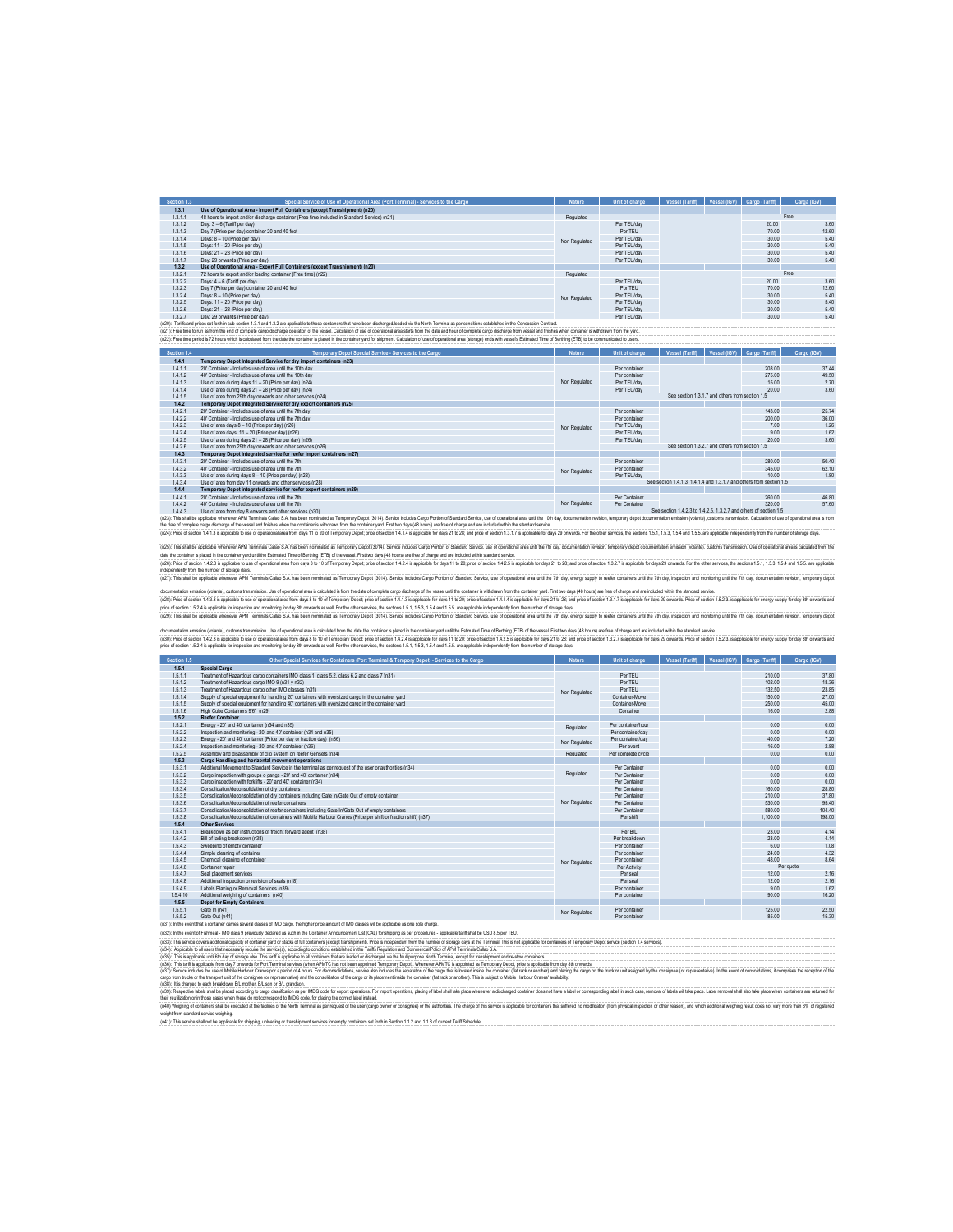| <b>SECTION 2</b> | <b>BREAK BULK CARGO SERVICES</b>                                                                                                                                                                                                                                                                                                                 |               |                       |                 |              |                |             |
|------------------|--------------------------------------------------------------------------------------------------------------------------------------------------------------------------------------------------------------------------------------------------------------------------------------------------------------------------------------------------|---------------|-----------------------|-----------------|--------------|----------------|-------------|
| Section 2.1      | <b>Standard Services</b>                                                                                                                                                                                                                                                                                                                         | Nature        | Unit of charge        | Vessel (Tariff) | Vessel (IGV) | Cargo (Tariff) | Cargo (IGV) |
| 2.1.1            | Standard Service to the Vessel - Services to the Vessel                                                                                                                                                                                                                                                                                          |               |                       |                 |              |                |             |
| 2.1.1.1          | Use or rental of berth (Tariff per hour or fraction hour) (n1)                                                                                                                                                                                                                                                                                   | Regulated     | Total LoA (m) x Hours | 0.81            | 0% Rate      |                |             |
| 2.1.2            | <b>Standard Service to Break Bulk Cargo</b>                                                                                                                                                                                                                                                                                                      |               |                       |                 |              |                |             |
| 2121             | Loading and Unloading of Break Bulk cargo (n42)                                                                                                                                                                                                                                                                                                  | Regulated     | Per Ton               | 2.50            | 0% Rate      | 6.23           | 1 1 2       |
|                  | (n42): Vessel portion of this tariff includes transference of the caroo from vessel to the quav. lashino/unlashino and tally. Payment of Vessel portion will be apploable to the shipping line or caroo consignee, upon condit                                                                                                                   |               |                       |                 |              |                |             |
| this tariff.     |                                                                                                                                                                                                                                                                                                                                                  |               |                       |                 |              |                |             |
|                  |                                                                                                                                                                                                                                                                                                                                                  |               |                       |                 |              |                |             |
| Section 2.2      | Special Services - Services to the Vessel (n5)                                                                                                                                                                                                                                                                                                   | Nature        | Unit of charge        | Vessel (Tariff) | Vessel (IGV) | Cargo (Tariff) | Carga (IGV) |
| 2.2.1            | Hatches or Hold Lids (n6)                                                                                                                                                                                                                                                                                                                        |               |                       |                 |              |                |             |
| 2.2.1.1          | Movement of ISO hatches                                                                                                                                                                                                                                                                                                                          | Regulated     | Per move              | 0.00            | 0% Rate      |                |             |
| 222              | Re-stow of Break Bulk Cargo                                                                                                                                                                                                                                                                                                                      |               |                       |                 |              |                |             |
| 2.2.2.1          | Re-stow via vessel                                                                                                                                                                                                                                                                                                                               |               | Per ton               | 6.50            | 0% Rate      |                |             |
| 2.2.2.2          | Re-stow via quay (n43)                                                                                                                                                                                                                                                                                                                           | Regulated     | Per ton               | 13.00           | 0% Rate      |                |             |
| 2.2.3            | Transhipment of Break Bulk cargo                                                                                                                                                                                                                                                                                                                 |               |                       |                 |              |                |             |
| 2.2.3.1          | Transhipment of Break Bulk cargo - Complete cycle (n44)                                                                                                                                                                                                                                                                                          | Non Regulated | Per ton               | 17.40           | 0% Rate      |                |             |
|                  | : (n43): This is applicable to the cargo that is re-stowed in the same hold (level) or in another hold (level) of the yessel which in both cases cargo requires to be temporarily transferred to the quay.<br>(n44): Price of service includes 3 free days of storage which applies after completion of cargo discharge operation of the vessel. |               |                       |                 |              |                |             |

| Section 2.3 | Special Service of Use of Operational Area (Port Terminal) - Services to the Cargo | <b>Nature</b> | Unit of charge | <b>Vessel (Tariff)</b> | Vessel (IGV)                           | Cargo (Tariff) | Carga (IGV) |
|-------------|------------------------------------------------------------------------------------|---------------|----------------|------------------------|----------------------------------------|----------------|-------------|
| 2.3.1       | Use of Operational Area - All traffic                                              |               |                |                        |                                        |                |             |
| 2.3.1.1     | Days: 1 - 3 (Free time - included in Standard Service)                             | Regulated     |                |                        |                                        |                | Free        |
| 2.3.1.2     | Days: 4 - 10 (Tariff for whole period or fraction period)                          |               | Per ton        |                        |                                        | 22.11          | 3.98        |
| 2.3.1.3     | Days: 11 - 20 (Tariff per day or fraction day)                                     | Non Regulated | Per ton/day    |                        |                                        | 2.50           | 0.45        |
| 2.3.1.4     | Days: 21 - onwards (Tariff per day or fraction day)                                |               | Per ton/day    |                        |                                        | 4.00           | 0.72        |
|             |                                                                                    |               |                |                        |                                        |                |             |
| Section 2.4 | Special Service of Temporary Depot - Services to the Cargo                         | <b>Nature</b> | Unit of charge | Vessel (Tariff)        | <b>AGVI</b><br>Vessel (                | Cargo (Tariff) | Carga (IGV) |
| 2.4.1       | Temporary Depot Integrated Service - All traffic (n45)                             |               |                |                        |                                        |                |             |
| 2.4.1.1     | Break Bulk Cargo - Includes use of operational area until day 10                   |               | Perton         |                        |                                        | 25.00          | 4.50        |
| 2.4.1.2     | Use of operational area from days 11 - 20 (Price per day of day fraction)          | Non Regulated | Per ton/day    |                        |                                        | 1.50           | 0.27        |
| 2.4.1.3     | Use of operational area from day 21 onwards and other services (n46)               |               |                |                        | See section 2.3.1.4 and 2.5.2 to 2.5.4 |                |             |

2.4.1.3 Use of operational area form day 21 owerds and other services (n46) alter cargo has been previous) condities and accepted ty AMIC (Subert to pace assisting). It includes the Case of Standard Service (ndi or cargo c

| Section 2.5 | Other Special Services to Break Bulk Cargo (Port Terminal & Temporary Depot) - Services to the Cargo                                                                                                                           | Nature        | Unit of charge     | Vessel (Tariff) | Vessel (IGV) | Cargo (Tariff) | Cargo (IGV) |
|-------------|--------------------------------------------------------------------------------------------------------------------------------------------------------------------------------------------------------------------------------|---------------|--------------------|-----------------|--------------|----------------|-------------|
| 2.5.1       | Use of Simple Depot - All traffic (n47)                                                                                                                                                                                        |               |                    |                 |              |                |             |
| 2511        | Days: 1 - 30 (Price per month or fraction month).                                                                                                                                                                              | Non Regulated | Per m <sub>2</sub> |                 |              | 10.50          | 1.89        |
| 2.5.2       | <b>Special Cargo</b>                                                                                                                                                                                                           |               |                    |                 |              |                |             |
| 2.5.2.1     | Loading/Unloading of project cargo without mobile barbor crane (n48)                                                                                                                                                           |               | Per ton or m3      |                 |              | 14 47          | 2.60        |
| 2.5.2.2     | Loading/Unloading of project cargo with mobile harbor crane (n48)                                                                                                                                                              | Regulated     | Per ton or m3      |                 |              | 15.65          | 2.82        |
| 2.5.2.3     | Special treatment to hazardous cargo using equipment and additional personnel - direct treatment (n49)                                                                                                                         |               | Perton             |                 |              | 12.05          | 217         |
| 2.5.2.4     | Special treatment to hazardous cargo using equipment and additional personnel - indirect treatment (n49)                                                                                                                       |               | Per ton            |                 |              | 19.82          | 3.57        |
| 2.5.3       | Cargo Handling and horizontal movement operations                                                                                                                                                                              |               |                    |                 |              |                |             |
| 2.5.3.1     | Additional Movement as per request of the user or competent authority                                                                                                                                                          |               | Per ton            |                 |              | 3.50           | 0.63        |
| 2.5.3.2     | Handling for registry of break bulk cargo (n50)                                                                                                                                                                                |               | Perton             |                 |              | 3.50           | 0.63        |
| 2.5.3.3     | Deconsolidation/Consolidation of break bulk cargo with MAFIs (n51)                                                                                                                                                             | Non Regulated | Per MAFI           |                 |              | 250.00         | 45.00       |
| 2.5.3.4     | Desconsolidation/Consolidation of Break Bulk cargo in MAFI's with Mobile Harbour Cranes (Price per shift or fraction shift) (n52)                                                                                              |               | Per Shift          |                 |              | 1.100.00       | 198.00      |
| 2.5.3.5     | Deconsolidation/Consolidation of MAFIs (n53)                                                                                                                                                                                   |               | Per MAFI           | 75.00           | 13.50        |                |             |
| 2.5.4       | Other services                                                                                                                                                                                                                 |               |                    |                 |              |                |             |
| 2.5.4.1     | Additional weighing (This does not include extra movement)                                                                                                                                                                     | Non Regulated | Per truck          |                 |              | 21.00          | 3.78        |
| 2.5.5       | Productivity increase for loading and unloading operations (n54)                                                                                                                                                               |               |                    |                 |              |                |             |
| 2.5.5.1     | Productivity higher or equal to 305 tons-hour                                                                                                                                                                                  |               | Perton             |                 |              | 9.25           | 1.67        |
| 2.5.5.2     | Productivity higher or equal to 406 tons-hour                                                                                                                                                                                  | Regulated     | Per ton            |                 |              | 9.74           | 1.75        |
| 2.5.5.3     | Productivity higher or equal to 610 tons-hour                                                                                                                                                                                  |               | Perton             |                 |              | 1068           | 1.92        |
|             | (n47): This service refers to receiving Break Bulk cargo, placing it in a designated area and storaging it for a period agreed by the exporter or importer and APM Terminals Callao S.A. This is applicable for Break Bulk car |               |                    |                 |              |                |             |
|             | stored as Break Bulk. Standard service shall not be provided to Break Bulk cargo in this case. Tariff for this service is applicable as Simple Depot only. Space is subject to availability.                                   |               |                    |                 |              |                |             |
|             | (n48): This is applicable to all cargo that cannot be transferred by its own means, weighing over 35 tons or being over 50 m3 per unt. The unt of charge shall be applicable to the larger measure between tonnage and dimensi |               |                    |                 |              |                |             |

(n49): Taff corresponds to bading and unloading operations of hazardous break loading (MA)) whenever additional explorent and/or personnel is to be provided as per Port Authority regulation or poon request of the use: Tari

be provided the Studients and the security and a spleak Universidable Universidation of the Microsofth and the Studient Internal internal internal internal internal internal internal internal internal internal internal int

| <b>SECTION 3</b> | <b>RO-RO CARGO SERVICES</b>                                                                                                                                                                                                   |               |                       |                 |              |                |             |
|------------------|-------------------------------------------------------------------------------------------------------------------------------------------------------------------------------------------------------------------------------|---------------|-----------------------|-----------------|--------------|----------------|-------------|
| Section 3.1      | <b>Standard Service</b>                                                                                                                                                                                                       | Nature        | Unit of charge        | Vessel (Tariff) | Vessel (IGV) | Cargo (Tariff) | Carga (IGV) |
| 3.1.1            | Standard Service to the Vessel - Services to the Vessel                                                                                                                                                                       |               |                       |                 |              |                |             |
| 3.1.1.1          | Use or rental of berth (Tariff per hour or fraction hour) (n1)                                                                                                                                                                | Regulated     | Total LoA (m) x Hours | 0.81            | 0% Rate      |                |             |
| 3.1.2            | <b>Standard Service to Ro-Ro Cargo</b>                                                                                                                                                                                        |               |                       |                 |              |                |             |
| 3121             | Loading or Unloading of Ro-Ro Cargo (n55)                                                                                                                                                                                     | Regulated     | Perton                | 3.50            | 0% Rate      | 29.67          | 5.34        |
|                  | (n55); Vessel portion of this tariff will be charged to the Shipping Ine (or representative), unless maritime shipping contract indicates otherwise. If Vessel portion of this tariff is charged to the cargo consignee, then |               |                       |                 |              |                |             |
|                  |                                                                                                                                                                                                                               |               |                       |                 |              |                |             |
| Section 3.2      | Special Services - Services to the Vessel                                                                                                                                                                                     | Nature        | Unit of charge        | Vessel (Tariff) | Vessel (IGV) | Cargo (Tariff) | Carga (IGV) |
| 3.2.1            | Re-stow of Ro-Ro cargo                                                                                                                                                                                                        |               |                       |                 |              |                |             |
| 3211             | Re-stow via vessel                                                                                                                                                                                                            | Regulated     | Per ton               | 13.00           | 0% Rate      |                |             |
| 3.2.1.2          | Re-stow via ouav (n56)                                                                                                                                                                                                        |               | Per ton               | 26.20           | 0% Rate      |                |             |
| 3.2.2            | Transhipment of Ro-Ro cargo                                                                                                                                                                                                   |               |                       |                 |              |                |             |
| 3221             | Transhipment of Ro-Ro cargo - Complete cycle (n57)                                                                                                                                                                            | Non Regulated | Per ton               | 61.90           | 0% Rate      |                |             |
|                  | (n56): This is applicable to the cargo that is re-stowed in the same hold (level) or in another hold (level) of the vessel which in both cases cargo requires to be temporarily transferred to the quay.                      |               |                       |                 |              |                |             |
|                  | (n57): Price of service includes 3 free days of storage which applies after completion of cargo discharge operation of the vessel.                                                                                            |               |                       |                 |              |                |             |
| Section 3.3      | Special Service of Use of Operational Area (Port Terminal) - Services to the Cargo                                                                                                                                            | Nature        | Unit of charge        | Vessel (Tariff) | Vessel (IGV) | Cargo (Tariff) | Carga (IGV) |
| 3.3.1            | Use of Operational Area - All traffic (n58)                                                                                                                                                                                   |               |                       |                 |              |                |             |

| 3.3.1.1     | Days: 1 - 3 (Free time - included in Standard Service)                                                                                                                                                                         | Regulated     |                |                 |                             |       | Free        |
|-------------|--------------------------------------------------------------------------------------------------------------------------------------------------------------------------------------------------------------------------------|---------------|----------------|-----------------|-----------------------------|-------|-------------|
| 3.3.1.2     | Days: 4 - 10 (Price for total period or fraction period)                                                                                                                                                                       | Non Regulated | Per ton        |                 |                             | 40.00 | 720         |
| 3.3.1.3     | Days: 11 - onwards (Price per day or fraction day)                                                                                                                                                                             |               | Per ton/day    |                 |                             | 15.00 | 270         |
|             | (n58): Prices of this section are applicable to all types of vehicle and machinery.                                                                                                                                            |               |                |                 |                             |       |             |
|             |                                                                                                                                                                                                                                |               |                |                 |                             |       |             |
| Section 3.4 | Special Service of Temporary Depot - Services to the Cargo                                                                                                                                                                     | Nature.       | Unit of charge | Vessel (Tariff) | Vessel (IGV) Cargo (Tariff) |       | Carga (IGV) |
| 3.4.1       | Temporary Depot Integrated Service - All traffic (n59)                                                                                                                                                                         |               |                |                 |                             |       |             |
|             |                                                                                                                                                                                                                                |               |                |                 |                             |       |             |
| 3.4.1.1     | Ro-Ro cargo in general - Includes use of operational area until day 10                                                                                                                                                         |               | Per ton        |                 |                             | 65.00 | 11.70       |
| 3.4.1.2     | Use of operational area from day 11 onwards (Price per day or fraction day)                                                                                                                                                    | Non Regulated | Per ton/day    |                 |                             | 10.00 | 1.80        |
| 3413        | Other services (n60)                                                                                                                                                                                                           |               |                |                 | See secction 3.5            |       |             |
|             | (n59): This is applicable whenever APM Terminals Calao S.A. is appointed as Termorary Depot (code 3014) after cargo has been previously coordinated and accepted by APMTC (Subject to space availability). It includes the Sta |               |                |                 |                             |       |             |

documentation emission (volante) and transmission to Customs. First three calendar days are free of charge and are part of the Standard Service. Prices of this section are applicable to all types of vehicles and machinery.

| Section 3.5 | Other Special Services to Ro-Ro Cargo (Port Terminal & Temporary Depot) - Services to the Cargo                              | <b>Nature</b> | Unit of charge | Vessel (Tariff) |       | Vessel (IGV) Cargo (Tariff) | Carga (IGV) |
|-------------|------------------------------------------------------------------------------------------------------------------------------|---------------|----------------|-----------------|-------|-----------------------------|-------------|
| 3.5.1       | Handling Services in Storage area                                                                                            |               |                |                 |       |                             |             |
| 3.5.1.1     | Handling for registry of Ro-Ro cargo (n61)                                                                                   | Non Regulated | Per ton        |                 |       | 10.50                       | 1.89        |
| 3.5.1.2     | Extra movement of Ro-Ro cargo (n62)                                                                                          |               | Per ton        |                 |       | 210                         | 0.38        |
| 3.5.2       | Deconsolidation/Consolidation                                                                                                |               |                |                 |       |                             |             |
| 3.5.2.1     | Deconsolidation/Consolidation of Ro-Ro cargo with MAFIs (n63)                                                                |               | Per MAFI       |                 |       | 250.00                      | 45.00       |
| 3.5.2.2     | Desconsolidation/Consolidation of Ro-Ro cargo en MAEI's with Mobile Harbour Cranes (Price per shift or fraction shift) (n64) | Non Regulated | Per Shift      |                 |       | 110000                      | 198.00      |
| 3.5.2.3     | Deconsolidation/Consolidation of MAFI's (n53)                                                                                |               | Per MAFI       | 75.00           | 13.50 |                             |             |

3.5.23 Deconstation/Outsels/Models of MAFind3<br>(if3). This release that the product of Market in the registy origed on the cargo, as per request of the use, (cargo owner or consigne), or autories.<br>(if3). This applate to gea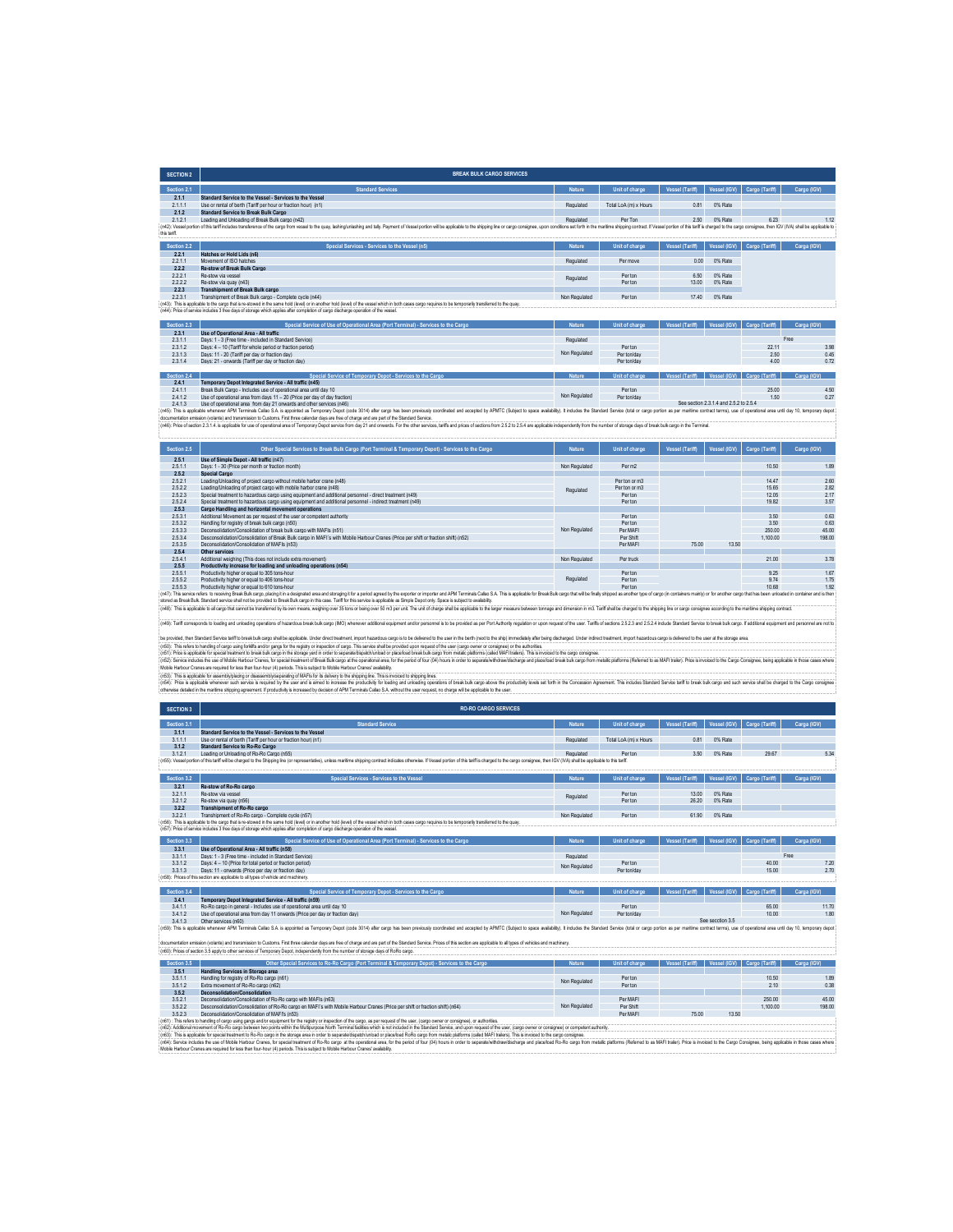| <b>SECTION 4</b> | <b>SOLID BULK CARGO</b>                                                               |               |                       |                 |              |                             |             |      |
|------------------|---------------------------------------------------------------------------------------|---------------|-----------------------|-----------------|--------------|-----------------------------|-------------|------|
| Section 4.1      | <b>Standard Service</b>                                                               | Nature        | Unit of charge        | Vessel (Tariff) |              | Vessel (IGV) Cargo (Tariff) | Carga (IGV) |      |
| 4.1.1            | Standard Service to the Vessel - Services to the Vessel                               |               |                       |                 |              |                             |             |      |
| 4.1.1.1          | Use or rental of berth (Tariff per hour or fraction hour) (n1)                        | Regulated     | Total LoA (m) x Hours | 0.81            | 0% Rate      |                             |             |      |
| 4.1.2            | Standard Service to Solid Bulk Cargo - Services to the Cargo                          |               |                       |                 |              |                             |             |      |
| 4.1.2.1          | Loading or Unloading of Solid Bulk                                                    | Regulated     | Per ton               |                 |              | 4.32                        |             | 0.78 |
| Section 4.2      | Special Services - Services to the Vessel                                             | Nature        | Unit of charge        | Vessel (Tariff) | Vessel (IGV) | Cargo (Tariff)              | Carga (IGV) |      |
|                  |                                                                                       |               |                       |                 |              |                             |             |      |
| 4.2.1            | Hatches or Hold Lids(n6)                                                              |               |                       |                 |              |                             |             |      |
| 4.2.1.1          | Movement of ISO hatches                                                               | Regulated     | Per move              | 0.00            | 0% Rate      |                             |             |      |
| Section 4.3      | Special Services - Services to the Cargo                                              |               | Unit of charge        | Vessel (Tariff) |              | Vessel (IGV) Cargo (Tariff) | Carga (IGV) |      |
| 4.3.1            | Use of Operational Area - All traffic                                                 |               |                       |                 |              |                             |             |      |
| 4.3.1.1          | Days: 1 - 5 (Free time - included in Standard Service) (n65)                          | Regulated     |                       |                 |              |                             | Free        |      |
| 4.3.1.2          | Days: 6 - 15 (Price for whole period or fraction period)                              |               | Per ton               |                 |              | 2.75                        |             | 0.50 |
| 4.3.1.3          | Days: 16 - 30 (Price for whole period or fraction period)                             | Non Regulated | Perton                |                 |              | 4.00                        |             | 0.72 |
| 4.3.1.4          | Days: 31 - onwards (Price per day or fraction day)                                    |               | Per ton/day           |                 |              | 0.40                        |             | 0.07 |
| 4.3.2            | Other services                                                                        |               |                       |                 |              |                             |             |      |
| 4.3.2.1          | Additional weighing (Extra movement is not included) (n66)                            | Non Regulated | Per truck             |                 |              | 21.00                       |             | 3.78 |
|                  | fulfille. For a day of your departmental coldate contribution of the control and also |               |                       |                 |              |                             |             |      |

**SECTION 5** (n65): Free days are glare to pods wholves absolving bases and slos.<br>(n66): This service shall be provided within facilities of Malthouse and home of express of useror authorities. (Extra) movement of sold bulk cargo is re **LIQUID BULK CARGO**

| Section 5.1 | <b>Standard Service</b>                                                                                                                                                                                                        | Vature    | Unit of charge        | Vessel (Tariff) |                             | Vessel (IGV) Cargo (Tariff) | Carga (IGV) |
|-------------|--------------------------------------------------------------------------------------------------------------------------------------------------------------------------------------------------------------------------------|-----------|-----------------------|-----------------|-----------------------------|-----------------------------|-------------|
| 5.1.1       | Standard Service to the Vessel - Services to the Vessel                                                                                                                                                                        |           |                       |                 |                             |                             |             |
| 5.1.1.1     | Use or rental of berth (Tariff per hour or fraction hour) (n1)                                                                                                                                                                 | Regulated | Total LoA (m) x Hours | 0.81            | 0% Rate                     |                             |             |
| 5.1.2       | Standard Service to Liquid Bulk Cargo - Services to the Cargo                                                                                                                                                                  |           |                       |                 |                             |                             |             |
| 5.1.2.1     | Loading or Unloading of Liquid Bulk                                                                                                                                                                                            | Regulated | Per ton               |                 |                             | 1.35                        | 0.24        |
|             |                                                                                                                                                                                                                                |           |                       |                 |                             |                             |             |
| Section 5.2 | Special Services - Services to the Cargo                                                                                                                                                                                       | Nature    | Unit of charge        | Vessel (Tariff) | Vessel (IGV) Cargo (Tariff) |                             | Carga (IGV) |
| 5.2.1       | <b>Use of Contention Barriers</b>                                                                                                                                                                                              |           |                       |                 |                             |                             |             |
| 5.2.1.1     | Use of Contention Barriers (Tariff per day or fraction day) (n67)                                                                                                                                                              | Regulated | Per day               |                 |                             | 533.02                      | 95.94       |
|             | (n67): This is applicable for the use of contention barriers during bading and unloading operations of hazardous substances and/or goods such as hydrocarbons and other louid buk. Service includes placing and unglecing cont |           |                       |                 |                             |                             |             |
|             | hazardous liquid bulk shall be applicable to the cargo consignee, unless otherwise detailed in the maritime shipping contract.                                                                                                 |           |                       |                 |                             |                             |             |
|             |                                                                                                                                                                                                                                |           |                       |                 |                             |                             |             |

|                                                                               | <b>SECTION 6</b> | <b>PASSENGERS</b>                                              |           |                       |                                             |      |      |             |
|-------------------------------------------------------------------------------|------------------|----------------------------------------------------------------|-----------|-----------------------|---------------------------------------------|------|------|-------------|
|                                                                               | Section 6.1      | <b>Standard Service</b>                                        | Nature    | Unit of charge        | Vessel (Tariff) Vessel (IGV) Cargo (Tariff) |      |      | Carga (IGV) |
|                                                                               | 6.1.1            | Standard Service to the Vessel - Services to the Vessel        |           |                       |                                             |      |      |             |
|                                                                               | 6.1.1.1          | Use or rental of berth (Tariff per hour or fraction hour) (n1) | Regulated | Total LoA (m) x Hours | 0.8                                         | 0.15 |      |             |
|                                                                               | 6.1.2            | <b>Standard Service per Passenger</b>                          |           |                       |                                             |      |      |             |
|                                                                               | 6.1.2.1          | Standard Service per Passenger (n68)                           | Regulated | Per Passenger         |                                             |      | 9.32 | 1.68        |
| (n68) Children under 12 years old and crew members are not subject to charge. |                  |                                                                |           |                       |                                             |      |      |             |
|                                                                               |                  |                                                                |           |                       |                                             |      |      |             |

| <b>SECTION 7</b>                                                                                                                                                                                                               | OTHER COMMON SERVICES TO THE VESSEL (n69)                           |               |                |                        |                             |  |             |  |
|--------------------------------------------------------------------------------------------------------------------------------------------------------------------------------------------------------------------------------|---------------------------------------------------------------------|---------------|----------------|------------------------|-----------------------------|--|-------------|--|
| Section 7.1                                                                                                                                                                                                                    | Special Services - Services to the Vessel                           | Nature        | Unit of charge | <b>Vessel (Tariff)</b> | Vessel (IGV) Cargo (Tariff) |  | Carga (IGV) |  |
| 7.1.1                                                                                                                                                                                                                          | <b>Use of Contention Barriers</b>                                   |               |                |                        |                             |  |             |  |
| 7.1.1.1                                                                                                                                                                                                                        | Use of Contention Barriers (Tariff per hour or fraction hour) (n70) | Regulated     | Por dia        | 533.02                 | 95.94                       |  |             |  |
| 7.1.2                                                                                                                                                                                                                          | Hold Cleaning (n71)                                                 |               |                |                        |                             |  |             |  |
| 7.1.2.1                                                                                                                                                                                                                        | Vessel Holds cleaning (price per gang-shift or fraction) (n72)      | Non Regulated | Per gang/Shift | 500.00                 | 90.00                       |  |             |  |
| 7.1.2.2                                                                                                                                                                                                                        | Unloading of solid waste (price per M3 or fraction) (n73)           | Non Regulated | Per M3         | 250.00                 | 45.00                       |  |             |  |
| 7.1.3                                                                                                                                                                                                                          | Sludge Management                                                   |               |                |                        |                             |  |             |  |
| 7.1.3.1                                                                                                                                                                                                                        | Oily Waste Management (n74)                                         | Non Regulated | Per truck      | 1.300.00               | 234.00                      |  |             |  |
| 7.1.3.2                                                                                                                                                                                                                        | Unloading of solid waste (price per M3 or fraction) (n75)           | Non Regulated | Per M3         | 350.00                 | 63.00                       |  |             |  |
| 7.1.4                                                                                                                                                                                                                          | Other services                                                      |               |                |                        |                             |  |             |  |
| 7.1.4.1                                                                                                                                                                                                                        | Water supply (n76)                                                  | Non Regulated | Per ton        | 7.00                   | 1.26                        |  |             |  |
| 7.1.4.2                                                                                                                                                                                                                        | Phone service                                                       | Non Regulated | Per activity   | Per quote              |                             |  |             |  |
| (n69) Services applicable to all type of vessels.                                                                                                                                                                              |                                                                     |               |                |                        |                             |  |             |  |
| (n70): This is applicable for the use of contention barriers during fuel supply operations to the yessel. Service includes placing and unplacing contention barriers as well as cleaning and drying service. Tariff for conten |                                                                     |               |                |                        |                             |  |             |  |

(n7): This isplake to the sed contributions among the lauply peralos to treas! Senio advisoring and uplot of onter barries and a distingent of the control of the contribution to explore the shipping and the control of the

(n74): Price of this service includes collection and final disposal of oily waste from vessel.

(o.76): This shall be provided according to the Terminal's berth/pier availability or capacity and shall be charged to the shipping line or representative. (n?): This serice refers to discharging or collecting ten wearent weares, such as platics, platic metal conditors, word, and our concert parameters, and any other other same type Price of series apples to the same wearend

| <b>SECTION 8</b>                                                                                                                                                                                                               | <b>COMMERCIAL POLICIES (n77)</b>                                  |               |                |                 |  |                             |             |  |  |
|--------------------------------------------------------------------------------------------------------------------------------------------------------------------------------------------------------------------------------|-------------------------------------------------------------------|---------------|----------------|-----------------|--|-----------------------------|-------------|--|--|
| Section 8.1                                                                                                                                                                                                                    | For containers                                                    | <b>Nature</b> | Unit of charge | Vessel (Tariff) |  | Vessel (IGV) Cargo (Tariff) | Carga (IGV) |  |  |
| 8.1.1                                                                                                                                                                                                                          | Cancellation of container loading and withdraw of container (n78) |               |                |                 |  |                             |             |  |  |
| 8.1.1.1                                                                                                                                                                                                                        | 20" Container                                                     | Non Regulated | Per container  |                 |  | 160.00                      | 28.80       |  |  |
| 8112                                                                                                                                                                                                                           | 40° Container                                                     |               | Per container  |                 |  | 200.00                      | 36.00       |  |  |
| : (n77): For further details on the scope and conditions of applicable discounts, offers and promotions, see Charter V of Tariffs Repulation and Commercial Policy of APM Terminals Callap S.A. published on website: www.apml |                                                                   |               |                |                 |  |                             |             |  |  |
| : (n78): This is applicable whenever the user (consignee, representative or shipping line) withdraws a container after cancelling container hading. Price covers resource costs involved in standard service cancellation (loa |                                                                   |               |                |                 |  |                             |             |  |  |

(n78): This is applicable whenever the user (consignee, representative or shipping line) withdraws a container after cancelling container bading. Price covers resource costs involved in standard service cancellation (badin

### **COMMERCIAL POLICIES DISCOUNTS, OFFERS AND PROMOTIONS**

Discounts, offers and promotions are commonly accepted practices that answer to compensatory circumstances which shall be determined by APM TERMINALS CALLAO S.A. in compliance with the principle of non-discrimination, equa

In this regard, APM TERMINALS CALLAO S.A. shall generally establish the following commercial practices of discounts, offers and promotions:

*Discounts* Discounts shall be effective during the period established by APM TERMINALS CALLAO S.A. User shall consider the possibility that discounts may not be renewed.

Pomotions and/or temponry offers<br>APM TERMINA SCALIO SA majoranty provide, as part of is commercial policy fores and or pomotions, as long as permanent equivalent condition sometime main.<br>For cases foreaen is Secured 2.2 an

APM TERMINALS CALLAO S.A. shall also publish termination date or modification of discounts, promotion and/or offers on its website on time.

CRITERIA POR THE APPLICATION OF DISCOURTS, OFFERS AND PROMOTONS<br>Custevent enduation<br>Liberant enduation<br>Glavende refundion<br>Glavendery developments<br>Glavender of more productive,<br>Glavender of more productive,<br>Glavender of mor

In the case of Services provided to Vessels decounts, offers and/or promotions shall be established according to docking frequency, cargo volume and other criteria that are applicabe by its nature.<br>In the nend of Services